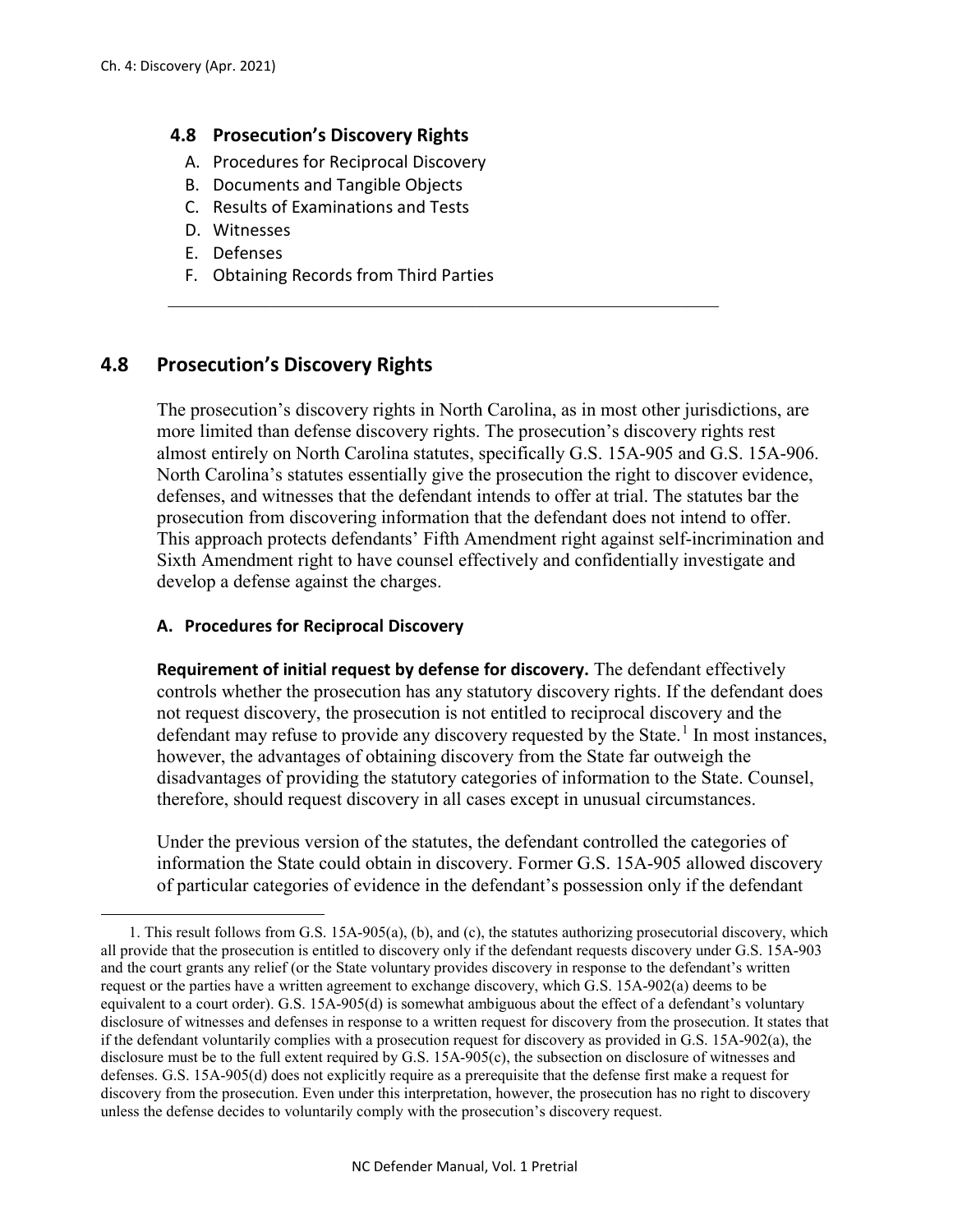requested discovery of those categories from the State. *See State v. Clark*, 128 N.C. App. 87 (1997) (defendant had no obligation to provide reciprocal discovery of its expert's report under previous version of statute because defendant had not requested discovery of report of State's expert). The current discovery statute gives the State the right to obtain discovery if the defendant obtains "any" relief under G.S. 15A-903. This change eliminates the ability of the defense to pick and choose the statutory categories of discovery to provide to the State. (As a practical matter, because the defense is entitled to the complete files of the State, it would be difficult to have a rule under which the defense could designate particular categories for discovery.)

**Requirement of timely request by State.** The State, like the defendant, must make a written discovery request to activate its discovery rights. The State must make its discovery request within ten working days after it provides discovery in response to a discovery request by the defendant. G.S. 15A-902(e).

If the State fails to make a written request and the parties do not have a written agreement to exchange discovery, the State does not have enforceable discovery rights. *See State v. Anderson*, 303 N.C. 185, 191 (1981) ("Before either the state or defendant is entitled to an order requiring the other to disclose, it or he must first 'request in writing that the other party comply voluntarily with the discovery request.'" [citing former version of G.S. 15A-902(a), which was not materially changed]), *overruled in part on other grounds by State v. Shank*, 322 N.C. 243 (1988). A court may excuse the failure to make a written request, however. *See* G.S. 15A-902(f) (court may hear a discovery motion for good cause without a written request); *see also supra* § 4.2D, Requests for Discovery (discussing circumstances in which court may forgive party's failure to make written request where opposing party has voluntarily provided discovery).

**Requirement of motion.** As with the procedure for defense discovery, the State must make a motion to enforce its discovery obligations if the defendant does not voluntarily comply with the State's discovery request. Voluntary discovery by the defendant in response to a written request, or pursuant to a written agreement by the parties to exchange discovery, is deemed to have been made under a court order.

**Continuing duty to disclose.** If the defendant agrees to provide discovery in response to a request for statutory discovery, or the court orders discovery, the defendant has a continuing duty to disclose the information. *See* G.S. 15A-907. This obligation mirrors the State's continuing duty to disclose.

**Deadline for production.** The discovery statutes set some deadlines for the defendant to provide discovery. *See* G.S. 15A-905(c)(1) (defendant must give notice of defenses within 20 working days after date case set for trial or such later time as set by court; defendant also must disclose identity of alibi witnesses no later than two weeks before trial unless parties and court agree to differ time period); G.S. 15A-905(c)(2) (defendant must give notice of expert witnesses and furnish required expert materials a reasonable time before trial); G.S. 15A-905(c)(3) (defendant must give notice of other witnesses at beginning of jury selection).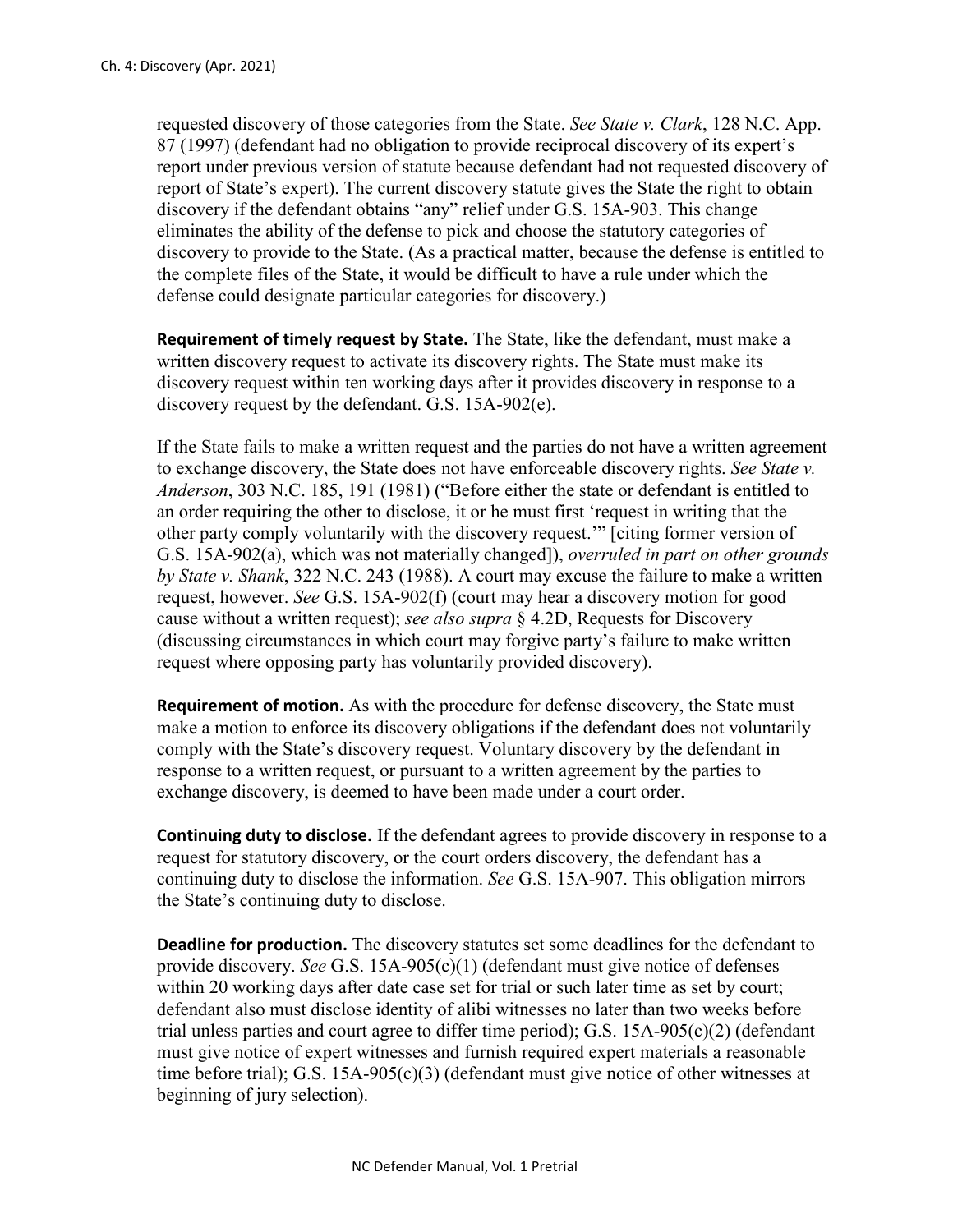The statutes do not set a specific deadline for the defendant to produce other materials. On a motion to compel discovery, the judge may set a deadline to produce. *See* G.S. 15A-909 (order granting discovery must specify time, place, and manner of making discovery); *see also State v. Braxton*, 352 N.C. 158, 211 (2000) (trial court has inherent authority to set deadline for defense to turn over expert's report to State). Presumably, for discoverable information for which the statutes do not set a specific deadline, any deadline set by the court for the defense to provide discovery should be *after* the State meets its deadline to provide discovery to the defense. *See State v. Godwin*, 336 N.C. 499 (1994) (trial court had authority to order defendant to provide reciprocal discovery within two weeks after State met its deadline to provide discovery to defendant).

**Written inventory.** To avoid disputes over the materials produced, defense counsel may want to provide the prosecutor with a written listing of the materials provided.

**Sanctions.** The general principles on sanctions, discussed *supra* in § 4.2J, Sanctions, apply to violations by the defense of its discovery obligations. G.S. 15A-910(a) authorizes a range of sanctions. G.S. 15A-910(b) requires the trial court to consider the materiality of the subject matter and the totality of the circumstances surrounding the failure to comply. G.S. 15A-910(d) requires the trial court to make findings in support of any sanctions.

In *State v. Foster*, 235 N.C. App. 365 (2014), the court of appeals noted five factors relevant to the inquiry. These include:

- the reason for the discovery violation by the defense, including whether the violation was willful or meant to secure a tactical advantage;
- the State's role, if any, in the violation;
- prejudice to the State resulting from the violation;
- prejudice to the defendant and the defendant's rights that would arise from the sanction; and
- whether a lesser sanction would be appropriate.

In *Foster*, the trial court precluded the defendant's entrapment defense based on the defendant's failure to give the State specific information about the nature of the defense. The State was on notice for eight months before trial that the defendant planned to argue entrapment and did not demonstrate prejudice from the lack of detail about the defense. Further, the trial court failed to make findings justifying the sanction. The court of appeals determined that even if the defendant committed a discovery violation, the preclusion of the defense as a sanction was an abuse of discretion and required a new trial.

Most cases imposing sanctions against the defense involve the failure to disclose expert witnesses and expert reports and the failure to give notice of defenses. Most of these cases involve an appeal by the defendant of a trial court order precluding use of the undisclosed information. *But cf. State v. Morganherring*, 350 N.C. 701, 723 (1999) (trial court has authority to allow State to conduct voir dire of expert before expert testified if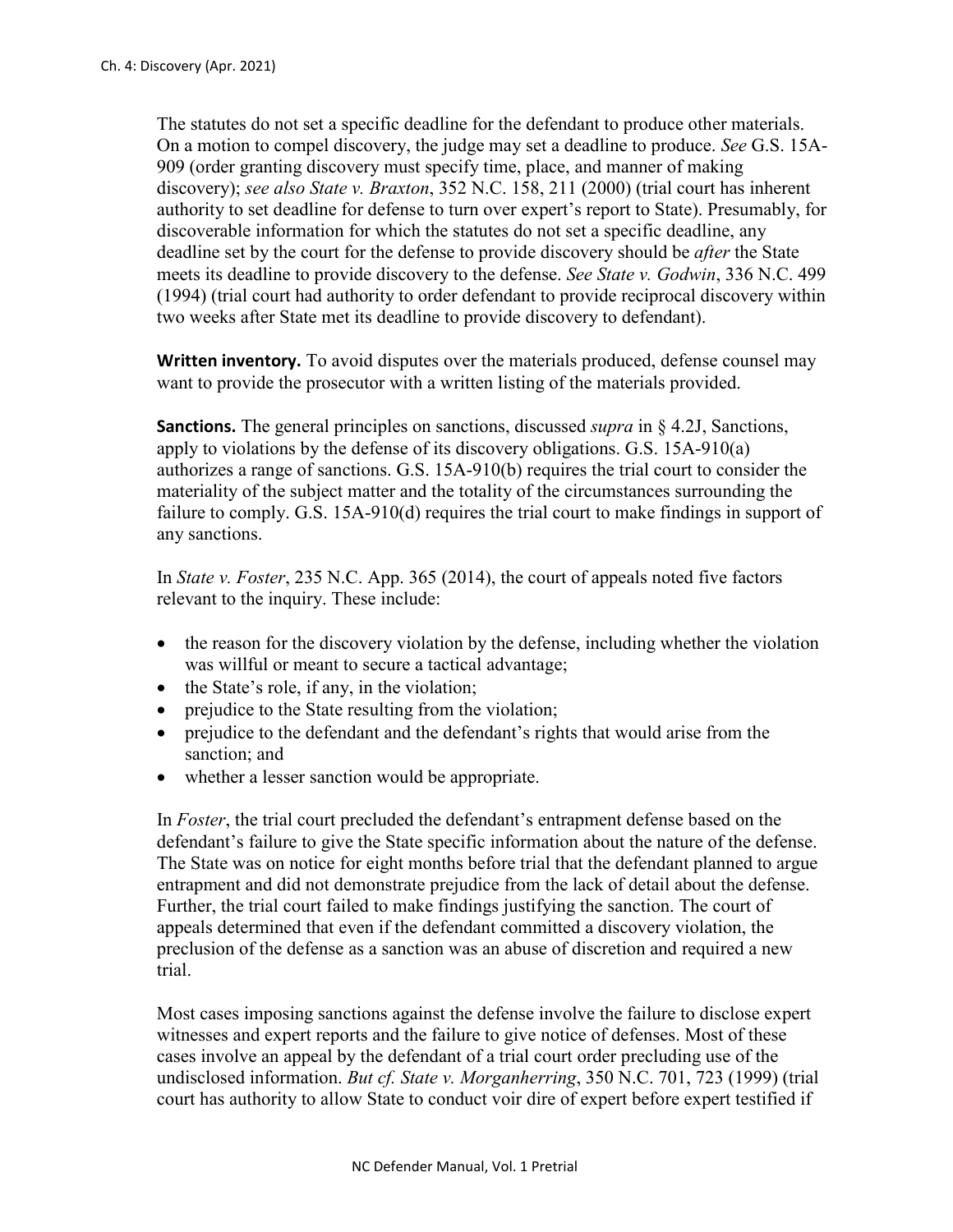expert does not produce written report). Appellate decisions involving preclusion of evidence—generally, the most serious sanction against the defense—may not be representative of the sanctions typically imposed by trial courts. When the court imposes lesser sanctions or remedies for a violation—for example, a recess or continuance for the State to prepare to meet the evidence—the order is less likely to be an issue on appeal.

In *State v. Gillespie*, 362 N.C. 150 (2008), the court held that G.S. 15A-910 did not give the trial court the authority to sanction the defendant by precluding the testimony of an expert witness for the failure of the expert to comply with the discovery statutes. According to the court, sanctions may be imposed against the parties for their actions, not for the actions of nonparties such as the expert in *Gillespie*. In a later decision, however, the court upheld a preclusion sanction for the failure to provide an expert's report to the State. *State v. Lane*, 365 N.C. 7 (2011); *see also State v. Braxton*, 352 N.C. 158, 209–12 (2000) (upholding exclusion of expert testimony at capital sentencing hearing because defendant failed to timely turn over expert report in its possession). The state of the law on this issue is therefore uncertain.

In addition to statutory considerations, constitutional concerns may limit sanctions against the defense. *See Taylor v. Illinois*, 484 U.S. 400, 417 (1988) (court recognizes that Compulsory Process Clause of Sixth Amendment protects defendant's right to present defense but finds on facts that trial court could preclude testimony of defense witness as sanction for deliberate violation of discovery rule; "case fits into the category of willful misconduct in which the severest sanction is appropriate"). In *State v. Cooper*, 229 N.C. App. 442 (2013), the court of appeals recognized that the sanction of precluding defense witnesses from testifying at trial affected the defendant's ability to present a defense and required a new trial. The *Cooper* court's ruling acknowledged the defendant's right to present a defense as grounded in the Due Process Clause under the Fifth Amendment, along with the rights of confrontation and compulsory process under the Sixth Amendment. In finding the sanction imposed to be an abuse of discretion, the court considered its impact on the defendant's right to present a defense. Defenders should always make constitutional arguments alongside other arguments when opposing a motion for sanctions against the defense. For more on defense sanctions and constitutional concerns, see John Rubin, *[What Are Permissible Discovery Sanctions](https://nccriminallaw.sog.unc.edu/what-are-permissible-discovery-sanctions-against-the-defendant/)  [Against the Defendant?,](https://nccriminallaw.sog.unc.edu/what-are-permissible-discovery-sanctions-against-the-defendant/)* N.C. CRIM. L., UNC SCH. OF GOV'T BLOG (Sep. 12, 2013).

As of this writing, North Carolina decisions have not closely examined the constitutional limits on sanctions against the defense. Some cases have required serious violations to justify preclusion. *See State v. Lane*, 365 N.C. 7 (2011) (defense failed to provide expert reports to State despite repeated requests by State, orders by court, and continuances of deadlines; precluded testimony by expert was also irrelevant); *State v. McDonald*, 191 N.C. App. 782 (2008) (excluding two of four defenses to be offered by defense for failure to give any notice of defenses until day of trial despite repeated motions by State for disclosure; defense counsel, who had substituted into the case, professed not to have been served with motions, but State produced four or five motions, some of which had been served on that attorney; excluded defenses would have required substantial, unanticipated preparation by State); *see also State v. Nelson*, 76 N.C. App. 371 (1985) (finding that trial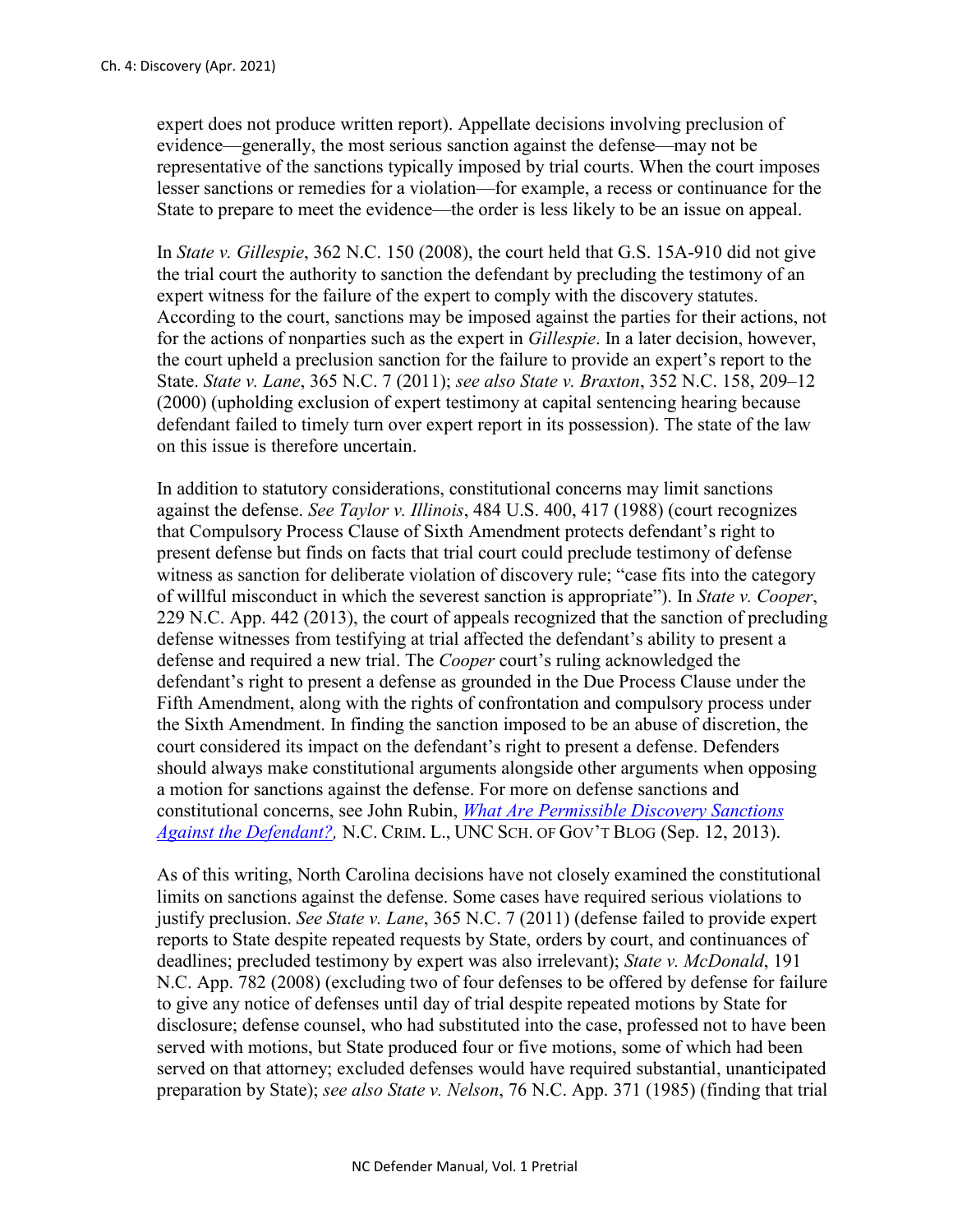court did not have authority to preclude defense from offering evidence of insanity under not guilty plea despite failure to give notice of insanity defense as required by G.S. 15A-959 [decision issued before 2004 changes to discovery statutes]), *aff'd as modified*, 316 N.C. 350 (1986). In *State v. Gillespie,* the court of appeals found that the trial court violated the defendant's Sixth Amendment and state constitutional rights by excluding all evidence from the defendant's mental health experts, but the supreme court found that the trial court exceeded its statutory authority in imposing this sanction for the experts' alleged actions and that it was unnecessary for the court of appeals to address the defendant's constitutional arguments. 180 N.C. App. 514 (2006), *aff'd as modified*, 362 N.C. 150 (2008).

Some decisions have upheld preclusion sanctions for what appear to be lesser violations, but the results may be explainable by other aspects of those cases. *See State v. Pender*, 218 N.C. App. 233 (2012) (defendant not entitled to jury instruction on involuntary manslaughter based on imperfect self-defense when defendant did not provide State with required notice of intent to assert theory of self-defense in response to State's request; court finds in alternative that evidence was insufficient to support the instruction so any error in imposing sanction was harmless); *see also State v. Leyva*, 181 N.C. App. 491 (2007) (trial court did not abuse discretion in denying defendant's request to allow him to call expert on reliability of confidential informants whom defendant failed to include on witness list; appellate court rejected defendant's claim that he needed expert because of officers' testimony about reliability of informant, finding that potential testimony was not required by interest of justice).

**Practice note:** If the trial court is considering sanctions against the defense, counsel must object on both statutory and constitutional grounds to preserve the constitutional issue for appeal. *See State v. McDonald*, 191 N.C. App. 782, 785 (2008) (constitutional question about sanctions waived because not raised at trial). The principal constitutional grounds are due process under the 14th Amendment, the right to present a defense under the Sixth Amendment, and article 1, sections 19 and 23, of the North Carolina Constitution.

**Court's inherent authority.** The discovery statutes appear to leave little room for trial courts to order the defense to provide discovery of materials not authorized by the statutes. The trial court does not have the authority to order the defense (or the prosecution) to provide discovery if the discovery statutes restrict disclosure. *See State v. Warren*, 347 N.C. 309 (1997) (trial court properly declined to compel defendant to disclose evidence before trial); *State v. White*, 331 N.C. 604 (1992) (order requiring pretrial discovery beyond trial court's authority). The discovery statutes contain implicit and explicit prohibitions on discovery by the State beyond the specifically authorized categories. G.S. 15A-905, which describes the categories of information discoverable by the State, essentially authorizes discovery only of information the defense intends to use at trial. G.S. 15A-906 reinforces the limits on prosecution discovery through a broad "work product" protection. It states that the discovery statutes do not authorize discovery by the State of reports, memoranda, witness statements, and other internal defense documents except as provided in G.S. 15A-905(b), the statute on reports of examinations and tests (discussed further below). *See also* 5 LAFAVE, CRIMINAL PROCEDURE § 20.5(a),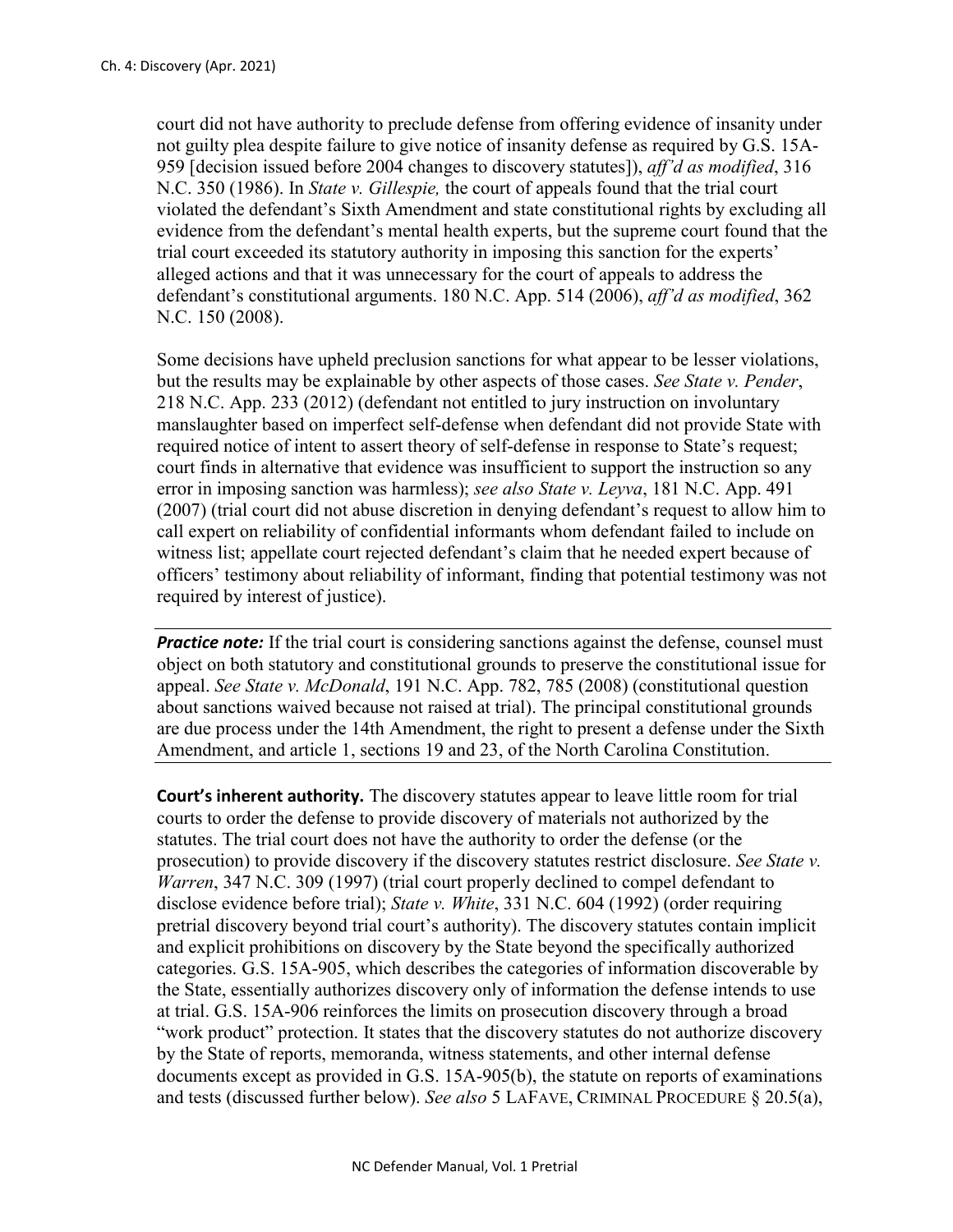at 565 ("The failure of the state's discovery provisions to specifically authorize a particular type of disclosure is taken as indicating the draftsmen did not intend to allow the prosecution such discovery.").

Once the trial commences, the trial court has greater authority to order disclosure (*see supra* § 4.1C, Court's Inherent Authority), but few North Carolina cases have considered the circumstances that would justify compelled disclosure from the defense. The essence of the theory for compelling disclosure by the defense at trial is waiver—that through the use or planned use of evidence at trial, the defendant waives the protections that otherwise would apply. *See United States v. Nobles*, 422 U.S. 225 (1975) (finding waiver of work product privilege for statements taken by defense investigator where investigator testified about statement at trial to impeach witness's testimony); *State v. Smith*, 320 N.C. 404, 414–15 (1987) (holding under previous version of discovery statute that at the beginning of jury selection trial court could order defense to provide list of witnesses it intended to call at trial even though disclosure not statutorily required before trial); *see also State v. Gray*, 347 N.C. 143 (1997) (trial court did not err in requiring defense to produce affidavit executed by defense witness; defendant waived his right not to produce it when defense counsel read entire affidavit aloud at earlier bond hearing), *abrogated in part on other grounds by State v. Long*, 354 N.C. 534 (2001), *aff'd in part, rev'd in part sub nom. Gray v. Branker*, 529 F.3d 220 (4th Cir. 2008). This theory does not justify compelled disclosure of evidence that the defense does not use or intend to use at trial, such as the report of a nontestifying expert. *See infra* "Nontestifying experts" in § 4.8C, Results of Examinations and Tests.

## **B. Documents and Tangible Objects**

G.S. 15A-905(a) gives the State the right to inspect and copy or photograph documents and tangible objects within the possession, custody, or control of the defendant if the defendant intends to introduce the evidence at trial.

Because G.S. 15A-905(a) allows discovery only of documents that the defendant intends to introduce at trial, it is far narrower than the defendant's right to discover information from the State. G.S. 15A-906 reinforces the limit on prosecution discovery. Except as otherwise provided by G.S. 15A-905(b), which addresses reports of examinations and tests the defendant intends to use at trial, G.S. 15A-906 protects reports, memoranda, witness statements, and other internal defense documents made by the defendant and his or her attorneys or agents in investigating or defending the case.

If the defense intends to impeach a witness with a statement it has taken, it may have an obligation to disclose it before trial. In *State v. Tuck*, 191 N.C. App. 768, 772–73 (2008), the court held that the State had to produce a witness statement from a codefendant that it intended to use to impeach a defense witness. The ground for the court's holding, however, was that the statement was part of the State's files and therefore was subject to the State's general discovery obligations, not that the State was obligated to turn over impeachment evidence that it intended to use at trial. The applicability of *Tuck* to the defense's discovery obligations is therefore uncertain.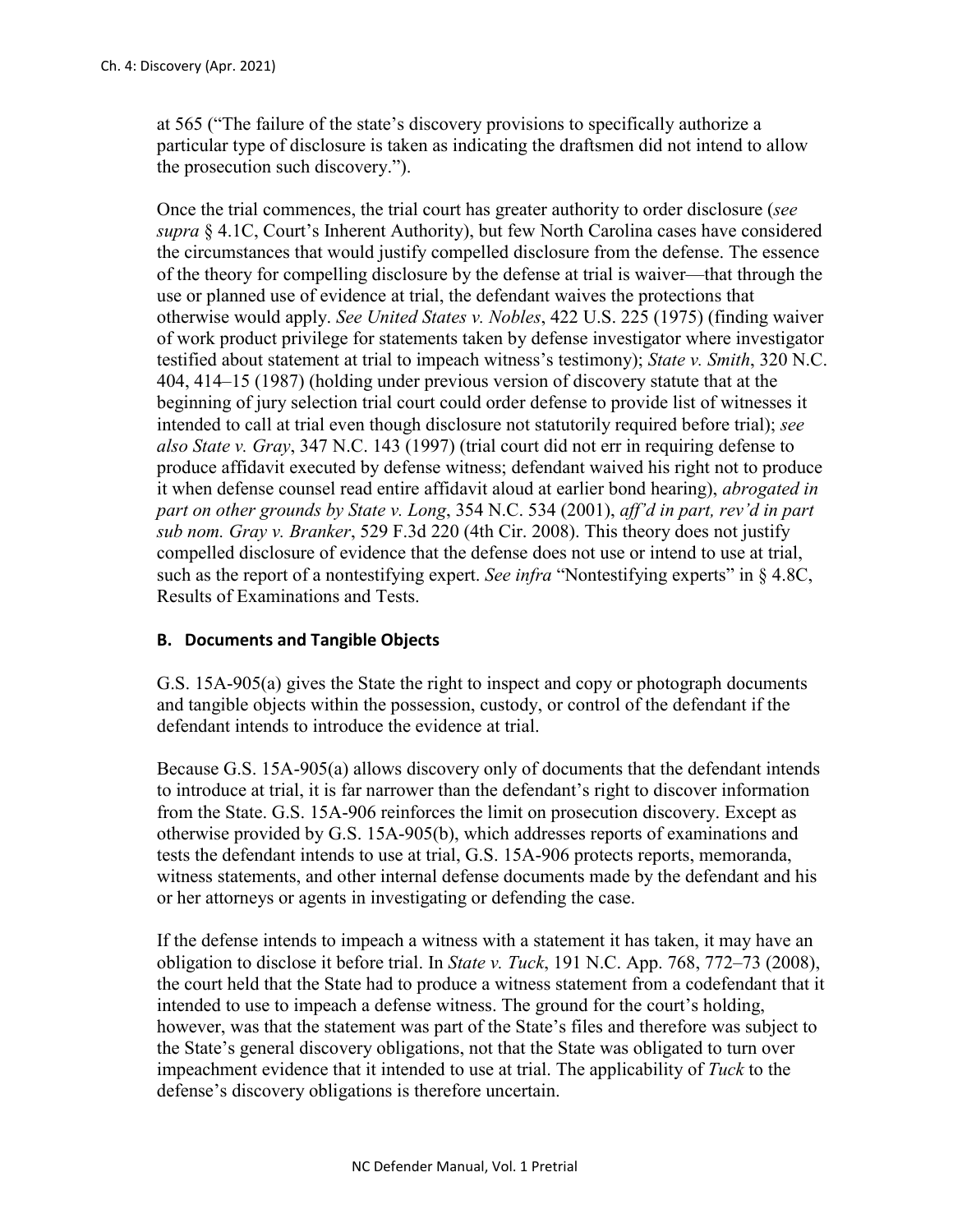# **C. Results of Examinations and Tests**

**Discoverable materials.** G.S. 15A-905(b) gives the State the right to inspect and copy or photograph results or reports of examinations or tests made in connection with the case within the possession and control of the defendant if the defendant intends to introduce the results or reports at trial or the results or reports were prepared by a witness whom the defendant intends to call at trial and the results or reports relate to his or her testimony.

G.S. 15A-905(b) also gives the State the right to inspect, examine, and test, with appropriate safeguards, any physical evidence available to the defendant if the defendant intends to offer the evidence, or related tests or experiments, at trial.

**Testifying experts.** Because G.S. 15A-905(b) allows discovery only of results or reports the defendant intends to use at trial (either by introducing them or by calling the witness who prepared and will testify about them), it essentially requires discovery only of materials from testifying experts. It is therefore narrower than the defendant's right to discover information from the State, which encompasses all results or reports of examinations or tests in the State's files.

The courts have interpreted the term "results or reports" broadly, however. In addition to the final results and reports of examinations or tests prepared by an expert, the court may order the defense to disclose incomplete tests conducted by the expert as well as the expert's notes and raw data. *See State v. Miller*, 357 N.C. 583 (2003) (trial court did not err in denying protective order for raw psychological data); *State v. Davis*, 353 N.C. 1, 45–46 (2000) (requiring production of handwritten notes taken by mental health expert of interview with defendant); *State v. Cummings*, 352 N.C. 600 (2000) (State entitled to "raw data" from defense psychologists' interviews with defendant despite experts' concerns about ethics of disclosure); *State v. Atkins*, 349 N.C. 62, 92–94 (1998) (upholding discovery order requiring psychiatric expert to turn over notes of interviews and conversations with defendant); *State v. McCarver*, 341 N.C. 364 (1995) (State entitled to discovery of test results, even if inconclusive, that went into formation of opinion of expert who testified). *But see United States v. Dennison*, 937 F.2d 559 (10th Cir. 1991) (defense psychiatrist's notes of his interviews with defendant did not constitute "results or reports" within meaning of federal discovery provision [comparable to G.S. 15A-905(b)]; notes contained no results, conclusions, diagnoses, or summations); *United States v. Layton*, 90 F.R.D. 520 (N.D Cal. 1981) (bare tapes of psychiatrist's interviews cannot be considered "results or reports" of mental examination).

The court also may have the authority to order disclosure of reports prepared by nontestifying experts if reviewed by a testifying expert in forming his or her opinion. A court may not have the authority to order such disclosure, however, until the testifying expert testifies to such information. *See State v. Warren*, 347 N.C. 309, 323–26 (1997) (ordering disclosure after witness testified at sentencing); *State v. Holston*, 134 N.C. App. 599, 605–06 (1999) (defense attorney's summary of defendant's medical records, which he provided to defense expert and which expert relied on in testifying, not protected by work-product privilege). [The meaning of *Warren* is somewhat unclear because the court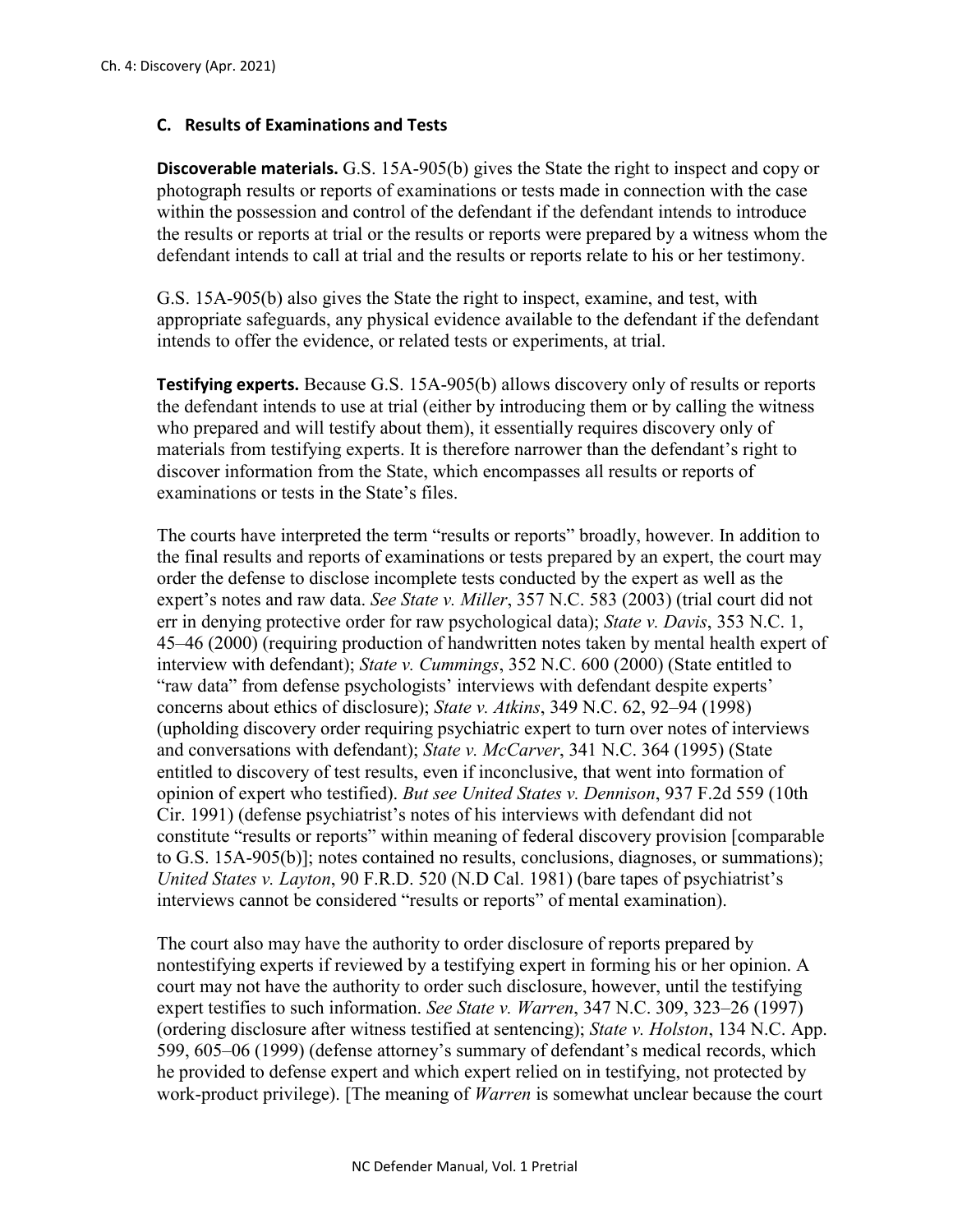also rested its holding on the ground that disclosure was ordered at a capital sentencing proceeding, after the defendant had admitted guilt. In light of other decisions, however, the authors believe that *Warren* does not authorize compelled disclosure of a nontestifying expert's report, either at the guilt-innocence or sentencing phase of a case, unless a defense witness reviews or otherwise makes use of it in his or her testimony.]

*Practice note:* Although discovery of information generated and reviewed by testifying experts is broad, counsel should not be deterred in providing an expert with all materials necessary for the expert to render an opinion. Failure to do so may weaken the expert's opinion and subject him or her to damaging cross-examination about materials the expert did not consider. Counsel also should err on the side of disclosing information about the expert's work to the State to guard against any possibility of the expert's testimony being precluded for a discovery violation.

The defense's intent to use expert testimony at trial is determined as of the time disclosure is required. A defendant's rights therefore are not violated by requiring disclosure of an expert report before trial even though the defendant does not call the expert as a witness or introduce his or her report at trial. *See State v. Williams*, 350 N.C. 1, 15–18 (1999) ("The term 'intent' as used in the statute is not synonymous with a defendant's final decision to call an expert witness or present the expert's report."). If the defendant does not call the expert or use the expert's report, the defense may have grounds for restricting the prosecution's use of the information. *See id.*, 350 N.C. at 21 (when defendant advised trial court he was not going to call mental health expert, trial court precluded State from using information it had obtained from defendant's expert); *see also infra* "Notice of defenses" and "Insanity and other mental conditions" in § 4.8E, Defenses (notice of defense is not admissible at trial when defendant does not rely on defense; also noting that prosecution may use results of court-ordered mental health examination to rebut mental health issues raised by defendant but may not be able to do so to establish guilt).

The courts also have held that the defendant's intent relates to both the guilt-innocence and sentencing portions of trial. Thus, the prosecution may obtain discovery of an expert's report if the defendant intends to offer it in either phase. *See State v. White*, 331 N.C. 604, 619 (1992).

For a discussion of the obligation of testifying experts to prepare a report of the results of examinations and tests and provide other information, see *infra* § 4.8D, Witnesses*.*

**Nontestifying experts.** The State is not entitled to discovery of the results or reports of examinations or tests prepared by an expert if the defendant does not intend to introduce them at trial or call the expert as a witness at trial. *See State v. Warren*, 347 N.C. 309 (1997); *State v. White*, 331 N.C. 604 (1992).

The prohibition on disclosure also applies after the trial commences. In *State v. Dunn*, 154 N.C. App. 1, 9 (2002), the court analyzed at length the protections for the work of a nontestifying expert, both before and during trial, In *Dunn*, the defendant did not intend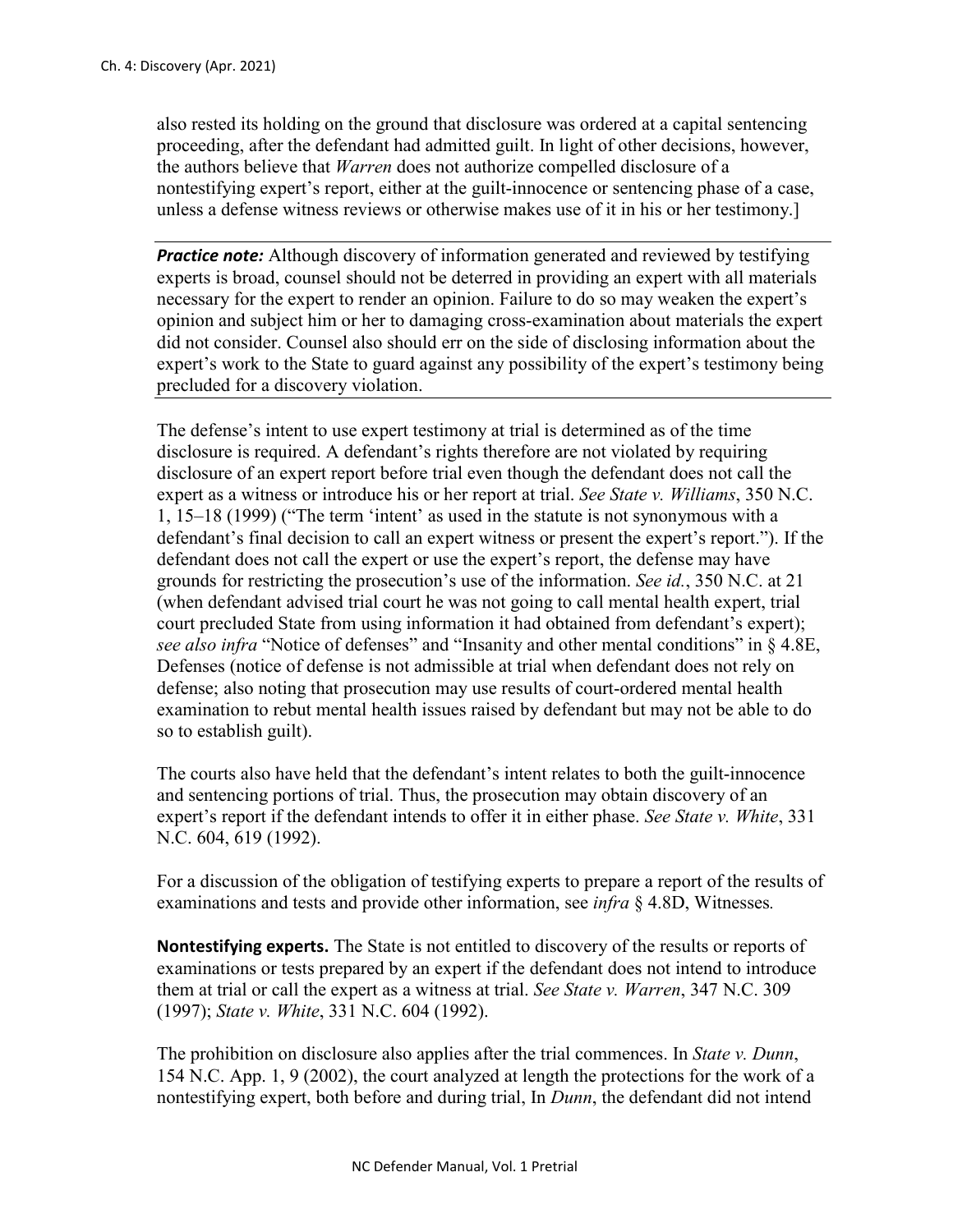to call the employees of an independent drug test facility to testify about the results of a lab test obtained by the defendant. The court found that the information was not discoverable under the discovery statute then in effect, which is comparable to the current version. The court further found a violation of the defendant's right to effective assistance of counsel and a breach of the work product privilege by the trial court's order compelling the employees to testify about the results of the lab test. *Dunn* is consistent with other court decisions, cited in the opinion, finding the work of a nontestifying expert protected from disclosure before and during trial. *See also State v. King*, 75 N.C. App. 618 (1985) (trial court had no authority to order disclosure of ballistics report to State where record did not show defendant ever intended to introduce report or put preparer of report on stand); *Van White v. State*, 990 P.2d 253, 269–71 (Ok. Ct. Crim. App. 1999) (finding report of nontestifying psychiatric expert protected by attorney-client privilege); *State v. Thompson*, 495 S.E.2d 437 (S.C. 1998) (attorneyclient privilege protects defendant's communications to psychiatrist retained to aid in preparation of case; privilege not waived by disclosure of information during plea negotiations); *People v. Knuckles*, 650 N.E.2d 974 (Ill. 1995) (attorney-client privilege protects communications between defendant and nontestifying psychiatrist retained by defense).

The results or reports of a nontestifying expert may be subject to disclosure, however, if a testifying expert reviews the work of the nontestifying expert in forming his or her opinion. *See, e.g., State v. Warren*, 347 N.C. 309 (1997) (also basing decision on ground that disclosure was ordered at capital sentencing proceeding, after defendant had pled guilty [see discussion of this part of *Warren* holding under "Testifying experts" above]).

**Sanctions.** For a discussion of sanctions for the failure of the defendant to provide expert reports, *see supra* "Sanctions" in § 4.8A, Procedures for Reciprocal Discovery.

## **D. Witnesses**

**Notice of expert witnesses, including report of results of examinations or tests, credentials, opinion, and basis of opinion.** G.S. 15A-905(c)(2) gives the State the right to notice of expert witnesses that the defendant reasonably expects to call at trial. G.S. 15A-905(c)(2) also provides that within a reasonable time before trial, each expert witness that the defendant reasonably expects to call at trial must prepare a report of the results of any tests or examinations conducted by the expert. *See* G.S. 15A-905(c)(2). The defendant also must provide to the State the expert's credentials, opinion, and the underlying basis for that opinion. *Id.* The report requirement is consistent with opinions under the previous version of the statute recognizing the trial court's authority to compel testifying experts to reduce the results of examinations and tests to writing and provide them to the State. *See, e.g., State v. Davis,* 353 N.C. 1, 45–46 (2000); *State v. East*, 345 N.C. 535, 544–46 (1997); *State v. Bacon,* 337 N.C. 66, 83–85 (1994).

If the defendant intends to introduce expert testimony about the defendant's mental condition, the State may obtain an examination of the defendant. *See infra* "Insanity and other mental conditions," in § 4.8E, Defenses.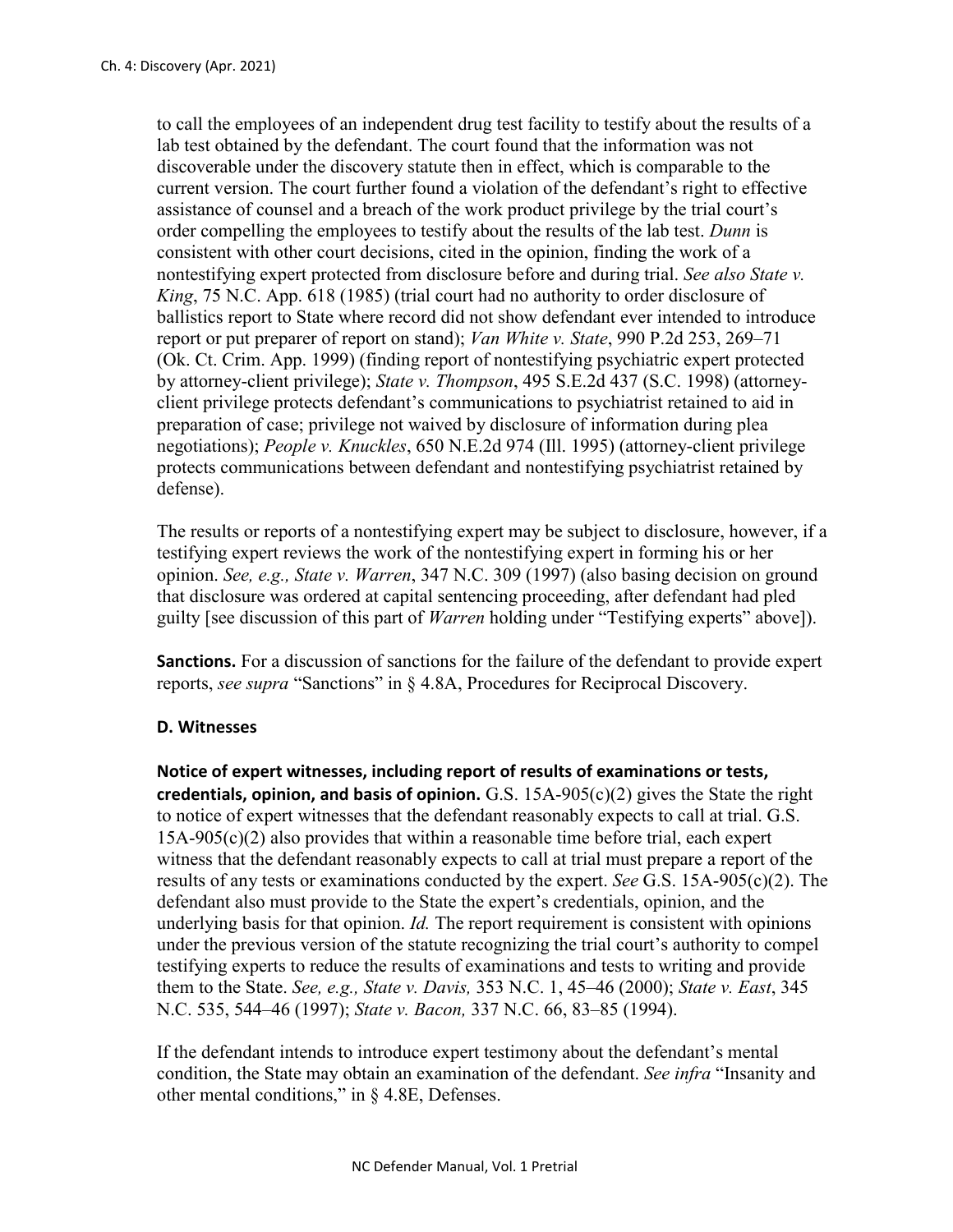For a discussion of sanctions for the failure of the defense to identify a testifying expert witness or produce a written report, see *supra* "Sanctions" in § 4.8A, Procedures for Reciprocal Discovery.

**Notice of other witnesses.** G.S. 15A-905(c)(3) gives the State the right, at the beginning of jury selection, to a written list of the names of all other witnesses that the defendant reasonably expects to call during trial.

Neither the defendant nor the State is required to disclose witnesses' names if the party certifies in writing and under seal that disclosure may subject the witnesses or others to physical or substantial economic harm or coercion or that there is another compelling argument against disclosure. *Id.*; *see also* 6 LAFAVE, CRIMINAL PROCEDURE § 24.3(h), at 501–03 (interpreting *Webb v. Texas*, 409 U.S. 95 (1972), and other decisions as making it a due process violation for prosecutor to discourage prospective witnesses from testifying for defense).

The court may allow the defendant to call witnesses not included on the list if the defendant, in good faith, did not reasonably expect to call them. The court also may permit any undisclosed witness to testify in the interest of justice. *See* G.S. 15A- $905(c)(3)$ .

# **E. Defenses**

**Notice of defenses.** G.S. 15A-905(c)(1) gives the State the right to notice of the defendant's intent to offer the defenses specified in the statute. The defendant must give notice of these defenses within twenty working days after the case is set for trial pursuant to G.S. 7A-49.4 or as otherwise ordered by the court. The defendant must provide notice of the intent to offer any of the following defenses: alibi, duress, entrapment, insanity, mental infirmity, diminished capacity, self-defense, accident, automatism, involuntary intoxication, or voluntary intoxication.

Self-defense includes related defenses, including imperfect self-defense and most likely other defensive-force defenses such as defense of habitation and defense of others. *See State v. Pender*, 218 N.C. App. 233 (2012) (defendant not entitled to jury instruction on involuntary manslaughter based on imperfect self-defense when defendant did not provide State with the notice of self-defense; court also finds that evidence at trial was insufficient to support such an instruction and any error in preluding defense was harmless).

If the defendant plans to offer the defense of duress, entrapment, insanity, automatism, or involuntary intoxication—defenses for which the defendant bears the burden of persuasion before the jury—the notice must include specific information as to the nature and extent of the defense. *See* G.S. 15A-905(c)(1)b. *Cf. State v. Gillespie*, 180 N.C. App. 514 (2006) (finding that the defendant was not required to provide such information for defense of diminished capacity), *aff'd as modified*, 362 N.C. 150 (2008) (finding it unnecessary for court of appeals to have reached this issue).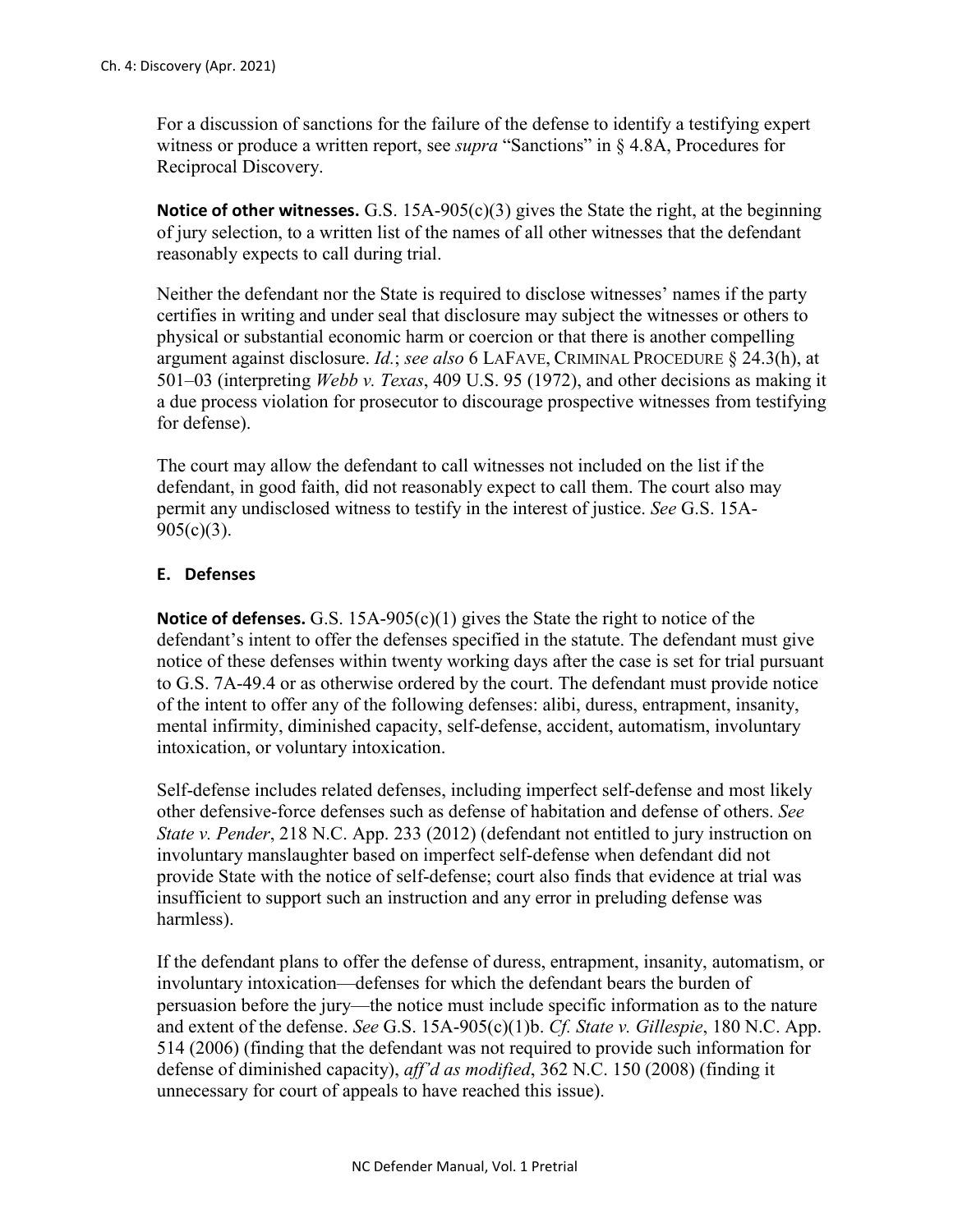If the defendant provides notice of an alibi defense, the court may order the defendant to disclose the identity of alibi witnesses no later than two weeks before trial. If the court orders the defendant to disclose the identity of the witnesses, the court must order, on a showing of good cause, the State to disclose any rebuttal alibi witnesses no later than one week before trial. The parties can agree to different, reasonable time periods for the exchange of information. *See* G.S. 15A-905(c)(1)a.

G.S. 15A-905(c)(1) states that any notice of defense is inadmissible against the defendant at trial. Thus, if the defendant decides not to rely on the defense at trial, the State may not offer the notice against him or her. Another statute, G.S. 15A-1213, states that the trial judge must inform prospective jurors of any affirmative defense of which the defendant has given pretrial notice. The revisions to G.S. 15A-905(c)(1), enacted after G.S. 15A-1213, appear to override this provision. If the defendant advises the trial judge that he or she does not intend to pursue a defense for which he or she has given notice as part of discovery, the trial judge would appear to be prohibited from informing the jury of the defense under G.S. 15A-905(c)(1).

**Insanity and other mental conditions.** Under G.S. 15A-959(a), the defendant must give notice of intent to rely on an insanity defense as provided under G.S. 15A-905(c). This provision basically repeats the defense obligation to give notice of defenses.

In cases not subject to the requirements of G.S.  $15A-905(c)$ —that is, in cases in which the prosecution does not have reciprocal discovery rights—the defendant still must give notice within a reasonable time before trial of the intent to introduce expert testimony on a mental disease, defect, or other condition bearing on the state of mind required for the offense. *See* G.S. 15A-959(b).

If the defendant intends to rely on expert testimony in support of an insanity defense, the State has the right to have the defendant examined concerning his or her state of mind at the time of the offense. *See State v. Huff*, 325 N.C. 1 (1989), *vacated on other grounds*, 497 U.S. 1021 (1990). In cases in which the defendant relies on expert testimony to support a diminished capacity defense, a trial court also may order the defendant to undergo a psychiatric examination by a state expert. *See State v. Clark*, 128 N.C. App. 87 (1997) (relying on *Huff,* court of appeals finds that trial court did nor err in allowing State to obtain psychiatric examination of defendant who intended to use expert testimony in support of diminished capacity defense); *cf. State v. Boggess*, 358 N.C. 676, 684–85 (2004) (finding that trial court had authority to order examination where defendant gave notice of both insanity and diminished capacity defenses).

If the defendant fails to give the required notice, the court may impose sanctions. *See supra* "Sanctions," in § 4.8A, Procedures for Reciprocal Discovery. Earlier cases held that the trial court could not preclude a defendant from offering an insanity defense under a general plea of not guilty despite the failure to give timely notice, but these decisions were issued before the 2004 discovery changes. *See State v. Nelson*, 76 N.C. App. 371 (1985), *aff'd as modified*, 316 N.C. 350 (1986); *State v. Johnson*, 35 N.C. App. 729 (1978). If the defendant refuses to cooperate in the examination, the prosecution may have grounds to argue for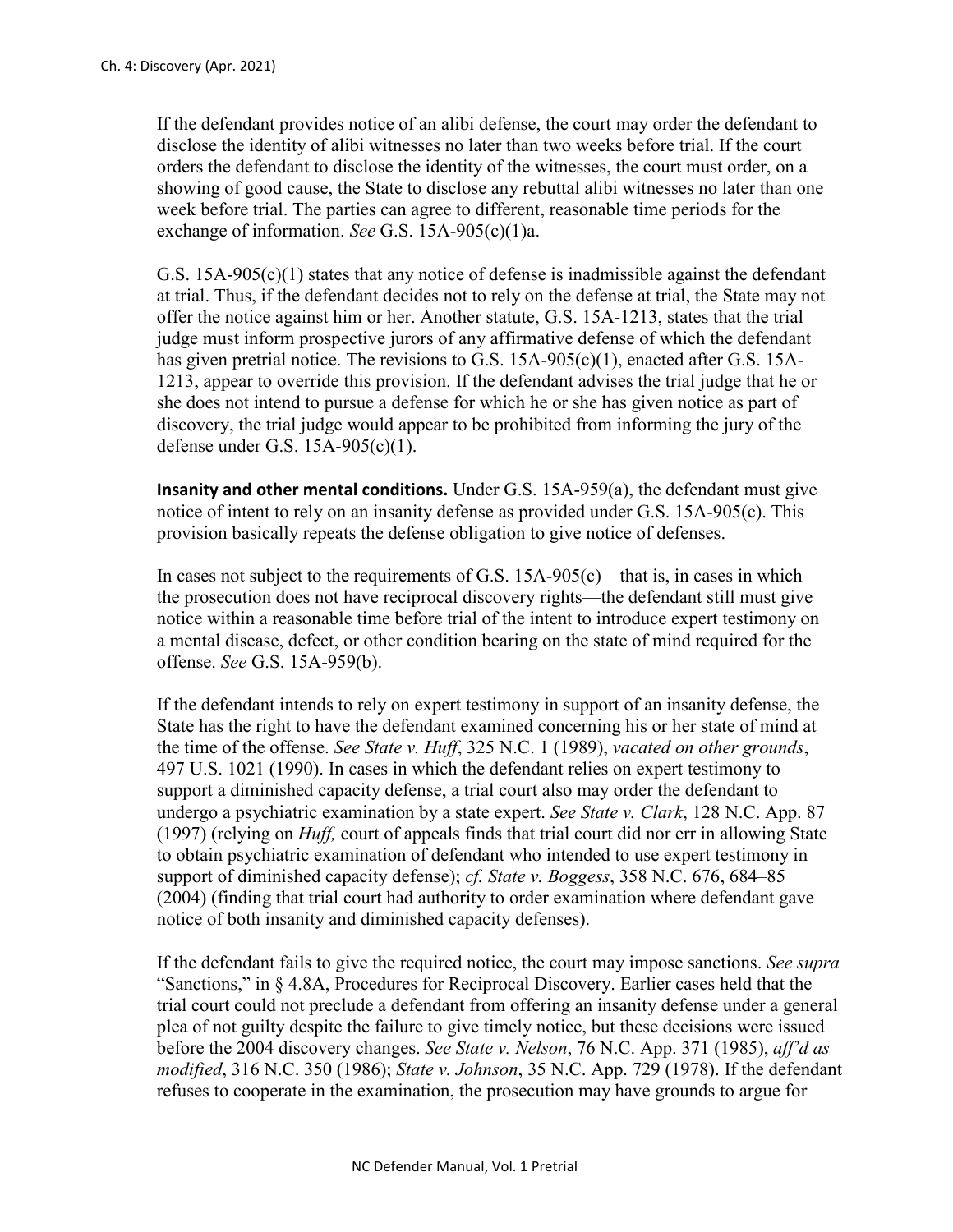exclusion of the defendant's expert testimony on the defendant's mental condition, but the defendant should still have the right to offer lay testimony in support of the defense. *See*  [ABA CRIMINAL JUSTICE MENTAL HEALTH STANDARDS,](https://www.americanbar.org/content/dam/aba/publications/criminal_justice_standards/mental_health_standards_2016.authcheckdam.pdf) Standard 7-6.4 (2016).

Courts have held that if the defendant relies on a mental health defense at trial, the prosecution may only offer evidence from a compelled mental health examination to rebut the mental condition raised by the defendant; to protect the defendant's privilege against self-incrimination, the evidence cannot be offered on the issue of guilt. *See* 5 LAFAVE, CRIMINAL PROCEDURE § 20.5(c), at 572.

*Practice note:* For offenses committed on or after December 1, 2013, G.S. 15A-1002(b)(4) requires a judge who enters an order for an examination of the defendant's capacity to proceed to order release of relevant confidential information to the examiner, including medical and mental health records of the defendant. *See* S.L. 2013-18, s. 1 (S 45). The defendant is entitled to notice and an opportunity to be heard before release of the records. *See supra* Appendix 2-1, Summary of 2013 Legislation.

Although this statute applies to capacity examinations, the same examiners (Central Regional Hospital staff) often perform both capacity examinations and examinations related to a defendant's mental health defense. *See generally supra* § 2.9, Admissibility at Trial of Results of Capacity Evaluation; *see also State v. Gillespie*, 180 N.C. App. 514 (2006) (indicating that if State's examiners are unable to evaluate a defendant's mental state at the time of the offense without reviewing additional medical records, they may obtain court order for production of the records; however, no statutory or case law requires defendant's mental health experts to cooperate with the State or state agencies or provide information to them beyond the defendant's discovery obligations), *aff'd as modified*, 362 N.C. 150 (2008) (resolving case on different grounds).

## **F. Obtaining Records from Third Parties**

The prosecution generally has a greater ability than the defense to obtain information from third parties without court assistance. Various statutes authorize the sharing of confidential information without an order of the court. *See, e.g., supra* "Particular agencies" in § 4.3B, Agencies Subject to Disclosure Requirements. In some instances, however, the prosecution must make a motion to the court for the production of confidential records held by a third party, such as a health care provider, school, or employer.

**Before the filing of charges.** The North Carolina courts have held that a prosecutor may apply to the court for an order requiring the production of confidential records before the filing of criminal charges. The court has the inherent authority to order production if in the interest of justice. The prosecutor must present, "by affidavit or similar evidence, sufficient facts or circumstances to show reasonable grounds to suspect that a crime has been committed, and that the records sought are likely to bear upon the investigation of that crime." *See In re Superior Court Order*, 315 N.C. 378, 381–82 (1986) (prosecution must establish factual basis of need for customer's bank records; bare allegations of need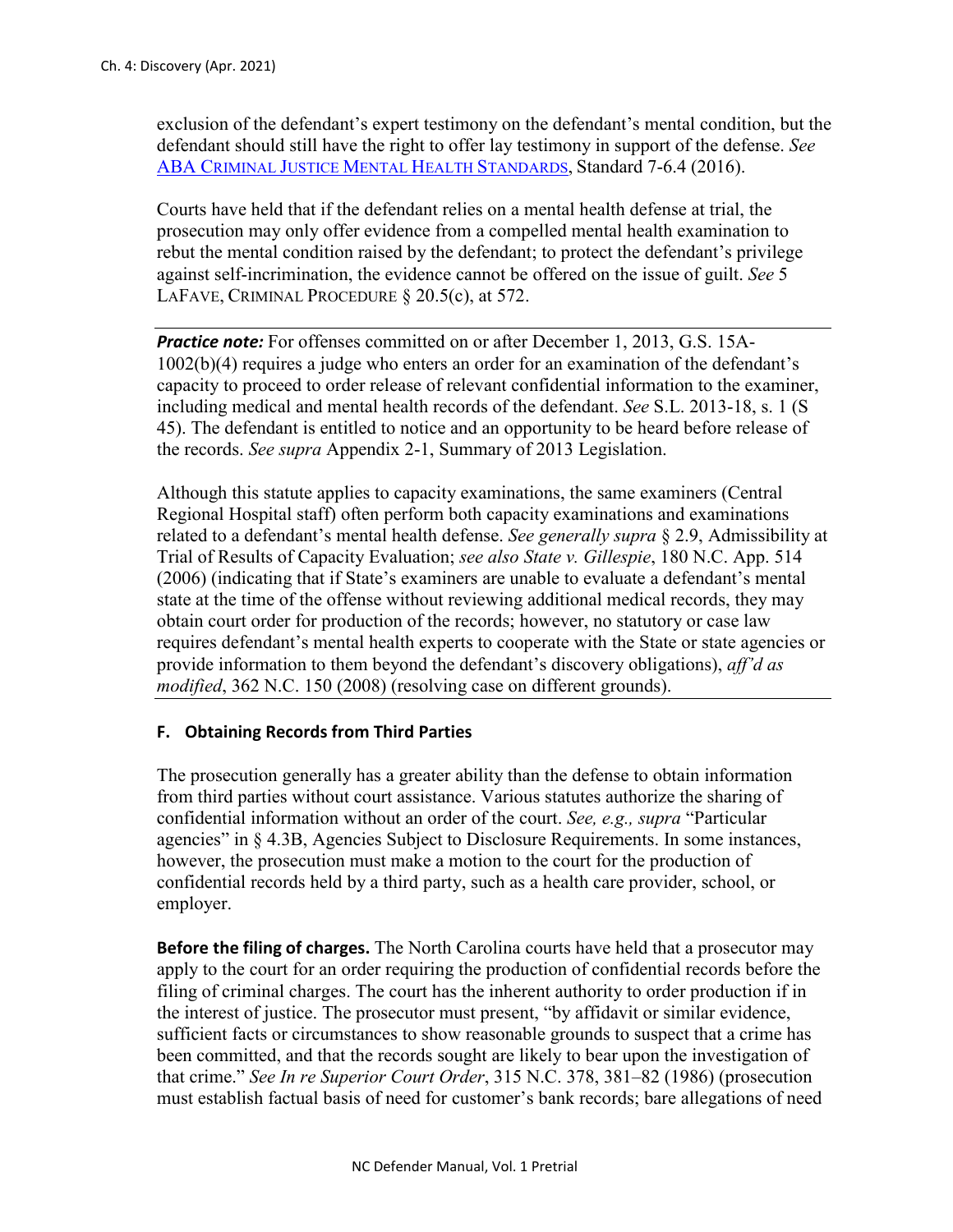insufficient); *State v. Santifort*, 257 N.C. App. 211 (2017) (ex parte orders compelling production of law enforcement personnel and educational records were void ab initio; request was not supported by affidavit or similar evidence and was not filed as a special proceeding, civil action, or as part of a criminal case). The prosecutor also must show that the interests of justice require disclosure of confidential information. *In re Brooks*, 143 N.C. App. 601, 611 (2001) (also holding that petition must state statutory grounds regarding disclosure of the records at issue); *In re Albemarle Mental Health Center*, 42 N.C. App. 292, 299 (1979) (remanding to trial court for determination whether disclosure of mental health records before filing of charges was necessary to proper administration of justice "such that the shield provided by G.S. 8-53.3 [psychologist-patient privilege] should be withdrawn").

The cases suggest additional restrictions on this procedure. Because a motion for production of records before the filing of charges is a special proceeding, it must be heard in superior court. *See Brooks*, 143 N.C. App. 601, 609; *Albemarle Mental Health Center*, 41 N.C. App. 292, 296 ("superior court is the proper trial division for an extraordinary proceeding of this nature"). Because no case is pending, a subpoena is ordinarily not a proper mechanism for obtaining the records. *See* John Rubin & Aimee Wall, *[Responding to Subpoenas for Health](https://www.sog.unc.edu/sites/www.sog.unc.edu/files/reports/hlb82.pdf)  [Department Records](https://www.sog.unc.edu/sites/www.sog.unc.edu/files/reports/hlb82.pdf)*, HEALTH LAW BULLETIN No. 82, at 3 & n.4 (question no. 3) (Sept. 2005). Because there is no pending case and no opposing party, the action may be filed ex parte unless notice is required by federal or state statutes regulating the records. If charges are brought, the defendant would be entitled to discovery of records obtained by the State because they are part of the State's files in the case.

**After the filing of charges.** After the filing of charges, a prosecutor also may file a motion for an order compelling production of confidential records from a third party. As with defense motions for the production of records from a third party, the motion may be heard in district court if the case is then pending in district court or, if the case is a felony, potentially in superior court whether or not the case is then pending in superior court. *See supra* "Who hears a motion for an order for records" in § 4.6A, Evidence in Possession of Third Parties.

A subpoena is generally insufficient to authorize disclosure of confidential records. While a subpoena requires a custodian of records to produce the records, most confidentiality statutes require a court order overriding the interest in confidentiality before a custodian may disclose the contents. *See, e.g.,* G.S. 8-53 (court must find disclosure necessary to proper administration of justice to override physician-patient privilege); John Rubin & Mark Botts, *[Responding to Subpoenas: A Guide for Mental](https://www.sog.unc.edu/sites/www.sog.unc.edu/files/articles/botts.pdf)  [Health Facilities](https://www.sog.unc.edu/sites/www.sog.unc.edu/files/articles/botts.pdf)*, POPULAR GOVERNMENT No. 64/4, at 33 (question no. 22) (Summer 1999) (discussing requirements for disclosure of mental health records). *Cf. State v. Cummings*, 352 N.C. 600, 611 (2000) (prison disclosed defendant's prison records in response to subpoena by prosecutor; court finds that terms of G.S. 148-76 permitted prison to make records available to prosecution in this manner).

Once a case is pending, a prosecutor ordinarily would not appear to have grounds to apply ex parte for a court order to compel production of records. The defendant, as a